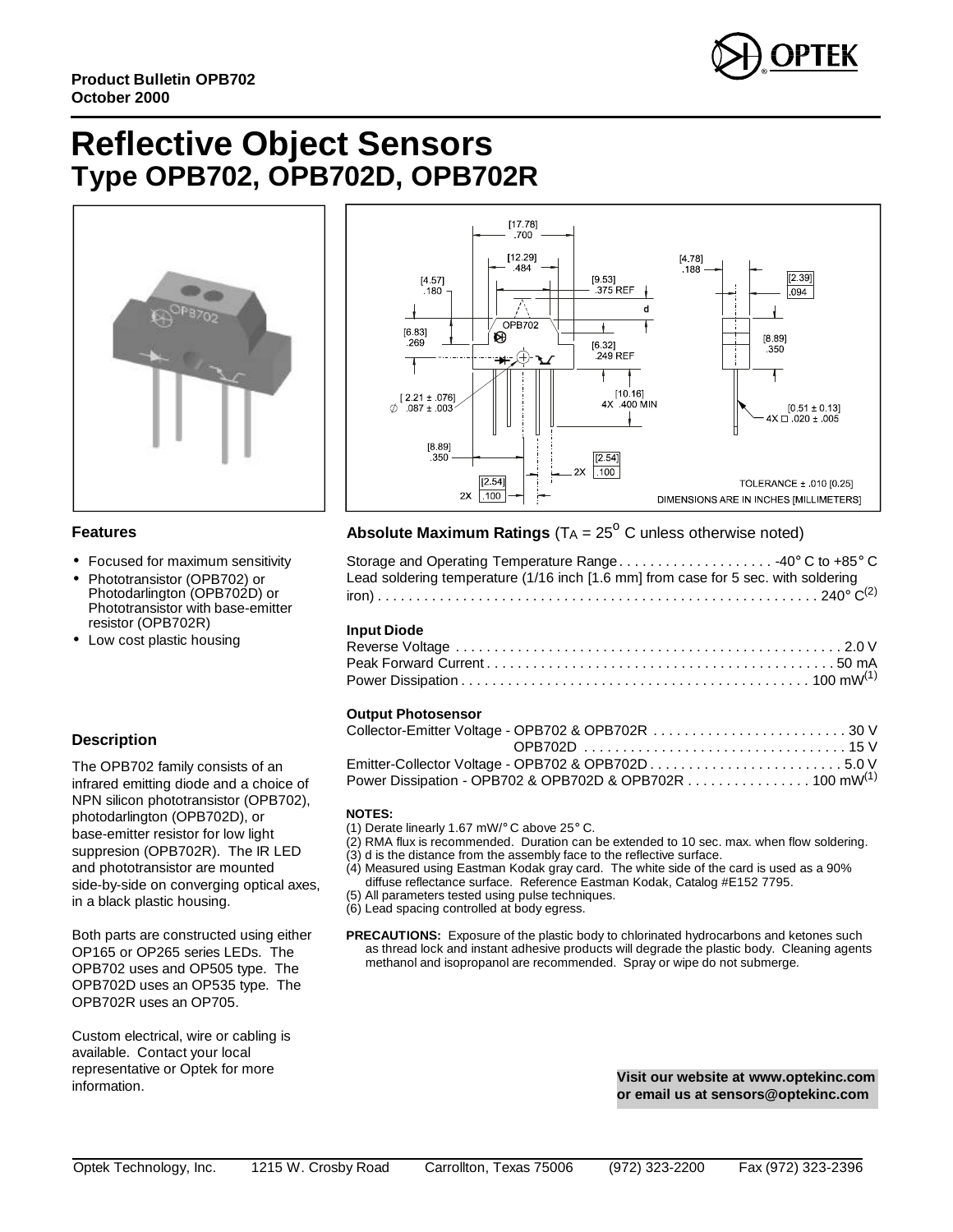## **Type OPB702**

**Electrical Characteristics** ( $T_A = 25^\circ$  C unless otherwise noted)

| <b>SYMBOL</b>                 | <b>PARAMETER</b>                            | <b>MIN</b> |      | <b>MAX UNITS</b> | <b>TEST CONDITIONS</b>                                                              |  |
|-------------------------------|---------------------------------------------|------------|------|------------------|-------------------------------------------------------------------------------------|--|
| <b>Input Diode</b>            |                                             |            |      |                  |                                                                                     |  |
| VF                            | <b>Forward Voltage</b>                      |            | 1.8  | V                | $I_F = 20$ mA                                                                       |  |
| lR.                           | <b>Reverse Current</b>                      |            | 100  | μA               | $V_R = 2.0 V$                                                                       |  |
| <b>Output Phototransistor</b> |                                             |            |      |                  |                                                                                     |  |
| $V_{(BR)CEO}$                 | Collector-Emitter Breakdown Voltage         | 30         |      | $\vee$           | $ I_C = 100 \mu A, I_F = 0, E_e = 0$                                                |  |
| $V_{(BR)ECO}$                 | Emitter-Collector Breakdown Voltage         | 5.0        |      | V                | $I_E = 100 \mu A$ , $I_F = 0$ , $E_e = 0$                                           |  |
| I <sub>CEO</sub>              | Collector-Emitter Leakage Current           |            | 100  | nA               | $V_{CF}$ = 10 V, I <sub>F</sub> = 0, E <sub>e</sub> = 0                             |  |
| Coupled                       |                                             |            |      |                  |                                                                                     |  |
| IC(ON)                        | <b>On-State Collector Current</b>           | 50         |      | $\mu$ A          | $V_{CE} = 5.0 V, I_F = 40 mA,$<br>$d = 0.150$ " (3.81 mm) <sup>(3)(4)</sup>         |  |
| VCE(SAT)                      | <b>Collector-Emitter Saturation Voltage</b> |            | 0.40 | $\vee$           | $ I_C = 250 \mu A$ , $ F = 40 \mu A$ ,<br>$d = 0.150$ " (3.81 mm) <sup>(3)(4)</sup> |  |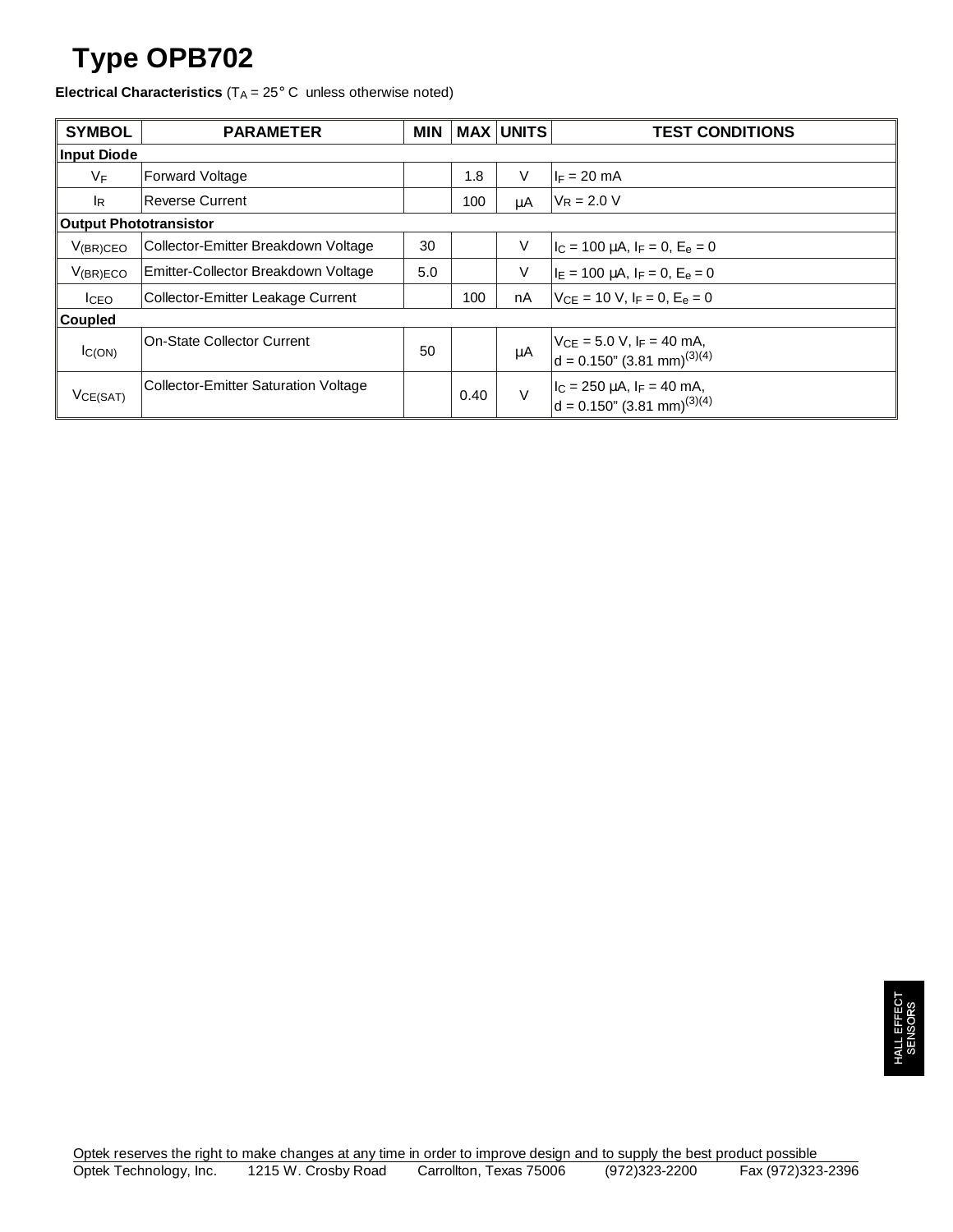## **Type OPB702D**

**Electrical Characteristics** (T<sub>A</sub> = 25° C unless otherwise noted)

| <b>SYMBOL</b>                 | <b>PARAMETER</b>                            | <b>MIN</b> | <b>MAX</b> | <b>UNITS</b> | <b>TEST CONDITIONS</b>                                                              |  |
|-------------------------------|---------------------------------------------|------------|------------|--------------|-------------------------------------------------------------------------------------|--|
| <b>Input Diode</b>            |                                             |            |            |              |                                                                                     |  |
| VF                            | <b>Forward Voltage</b>                      |            | 1.8        | $\vee$       | $I_F = 20$ mA                                                                       |  |
| IR.                           | <b>Reverse Current</b>                      |            | 100        | μA           | $V_R = 2.0 V$                                                                       |  |
| <b>Output Phototransistor</b> |                                             |            |            |              |                                                                                     |  |
| $V_{(BR)CEO}$                 | Collector-Emitter Breakdown Voltage         | 15.0       |            | V            | $I_C = 1$ mA, $I_F = 0$ , $E_e = 0$                                                 |  |
| V(BR)ECO                      | Emitter-Collector Breakdown Voltage         | 5.0        |            | V            | $I_E = 100 \mu A$ , $I_F = 0$ , $E_e = 0$                                           |  |
| lcEO                          | Collector-Emitter Leakage Current           |            | 250        | nA           | $V_{CF}$ = 10.0 V, I <sub>F</sub> = 0, E <sub>e</sub> = 0                           |  |
| <b>Coupled</b>                |                                             |            |            |              |                                                                                     |  |
| $I_{C(ON)}$                   | <b>On-State Collector Current</b>           | 2.0        |            | mA           | $V_{CE} = 5.0 V, I_F = 40 mA,$<br>$d = 0.150$ " (3.81 mm) <sup>(3)(4)</sup>         |  |
| VCE(SAT)                      | <b>Collector-Emitter Saturation Voltage</b> |            | 1.10       | $\vee$       | $I_C = 400 \mu A$ , $I_F = 40 \mu A$ ,<br>$d = 0.150$ " (3.81 mm) <sup>(3)(4)</sup> |  |